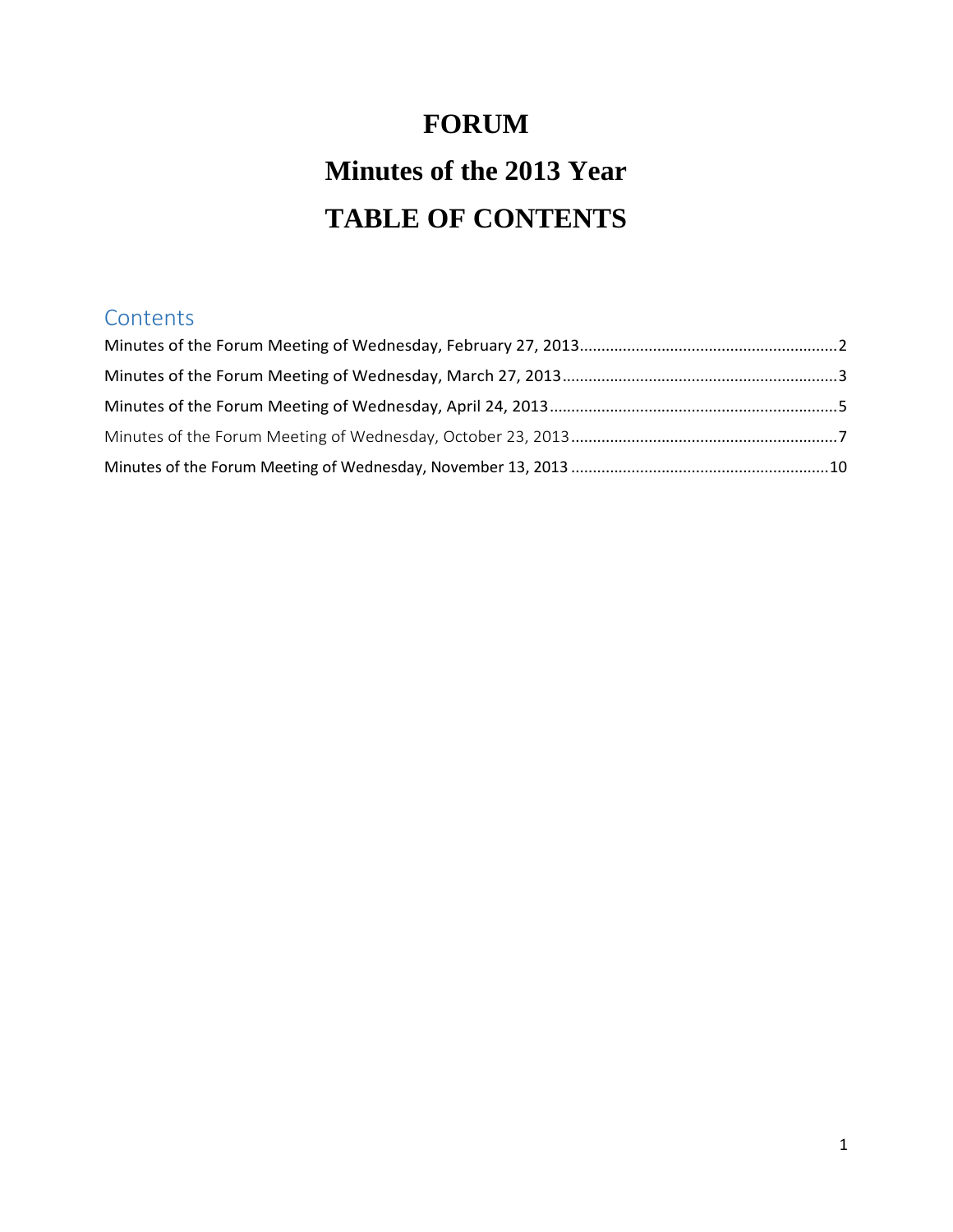# <span id="page-1-0"></span>Minutes of the Forum Meeting of Wednesday, February 27, 2013

Carl Chimi called the meeting to order on February 27, 2013, at 3PM in the Multi A., KUB

**Present:** William Harrar, Kristen Pelczarski, Carl Chimi, Mike Pugh, Marisa Huerta, Mark Decker, Deborah Stryker, Noah Wasielewski, Koo Hao Lee, Jennifer Whisner, Timothy Phillips, Darla Bressler, John Riley, Matthew Slotkin, Lori Metzger, Naz Fallahian, Gretchen Osterman, Jimmy Gilliland, Jean Downing, Claudia Thrush, Dione Somerville, Belinda DeLeon (Guest), Patricia Beyer (Guest), Barbara Wert (Guest), Mary Nagy, Seung Hoon Jang, Lam D. Nguyen, Brenda Cromley, Jim Hollister, Jonathan Lincoln, Sybil Holloway.

#### **1. Approval of the Agenda for February 27,2013**

a. A motion to approve the Agenda was made by John Riley; seconded by Mark Decker. The agenda was approved by voice vote.

#### **2. Approval of the Minutes of November 14,2012**

a. A motion to approve the Minutes was made by John Riley; seconded by Mark Decker. The Minutes were approved by voicevote.

#### **3. Reports by standing committees**:

- a. **BUCC**: Carl Chimi reported that one course proposal had passed. In addition, the 2013-2014 Academic Calendar was discussed and approved.
- b. **General Administration Committee:** Claudia Thrush reported that the first meeting will be held March 12, 2013.
- c. **Planning and Budget:** No Report
- d. **Student Life:** Dione Somerville reported that revisions to the student code of conduct are being made, and will be covered at the March Forum meeting.
- **4.** Current status of the general education (MyCore) program: Patti Beyer reported. She intended to give a PowerPoint presentation; However, it was not possible, due to technical difficulties. She offered to send her presentation via email. She reviewed the following notes she had with her. The new program started with incoming freshman last summer/fall. All new incoming students will be in the new program. Students already enrolled in the old program will remain in the old program. The tentative start date for transfer students (to come into the new program) is Fall 2014. Dr. Lincoln fielded certain questions regarding transfer students. There are approximately 1850 students in the new general education program. There are 145 approved classes in the new program for 38 different disciplines from all four colleges. There are courses available with general education points towards the ten general education goals.

#### **5. Open Forum**:

Carl Chimi spoke about the passing of Dr. Gloria Cohen-Dion, Bloomsburg University Faculty member.

**6. Adjournment:** The meeting was adjourned at approximately 3:57 by Carl Chimi.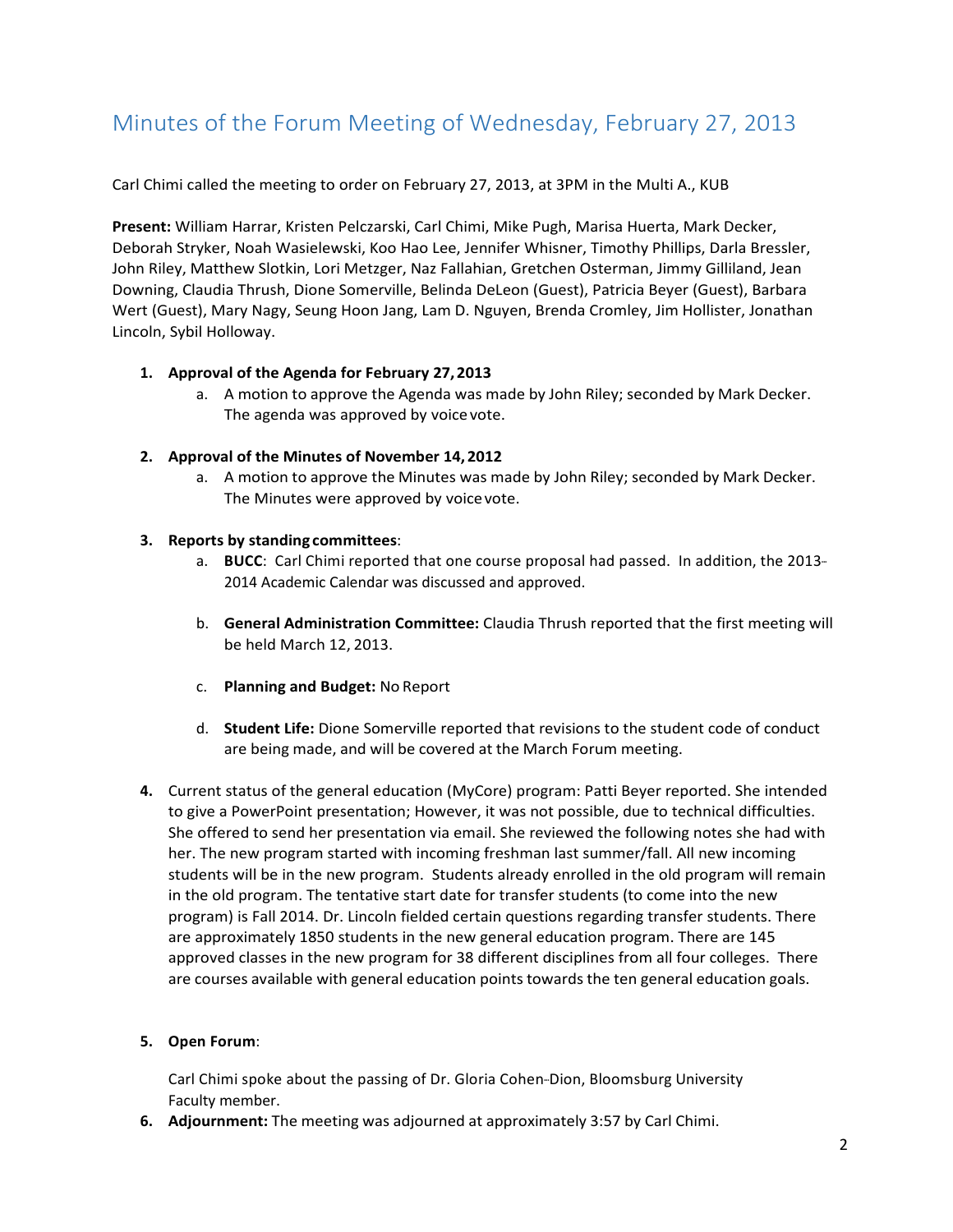## <span id="page-2-0"></span>Minutes of the Forum Meeting of Wednesday, March 27, 2013

Mark Tapsak called the meeting to order on March 27, 2013, at 3PM in the Multi A., KUB

**Present:** David Soltz,William Harrar, Mike Pugh, Marisa Huerta, Mark Decker, Noah Wasielewski, Koo Hao Lee, Timothy Phillips, Darla Bressler, John Riley, Matthew Slotkin, Lori Metzger, Naz Fallahian, Gretchen Osterman, Jean Downing, Dione Somerville, Mary Nagy, Lam D. Nguyen, Marika Handakas, Jennifer Raup, Craig Young, Michael McFarland, Wayne Mohr, Jerry Reed, Kevin Ball, Joyce Bielen, Jeff Long .

#### **1. Approval of the Agenda for March 27, 2013**

**a.** A motion to approve the Agenda was made by John Riley; seconded by Gretchen Osterman. The agenda was approved by voicevote.

#### **2. Approval of the Minutes of February 27,2012**

- **a.** The preparation of these minutes was delayed; Therefore, their approval will be pushed to the following meeting.
- **3. Announcements:** Mark Tapsak announced that he will not be running for Forum Chair next year.

#### **4. Reports by standing committees**:

- **a. BUCC**: Dr. Riley reported that the committee met twice in March. The committee had been working on the Master Course Syllabus form. The committee is also revising the Majors and Minors PRP.
- **b. General Administration Committee:** Jerry Reed reported a change to the university smoking policy that clarifies its application to university vehicles. Previous versions of the policy did not clearly specify suchlocations.
- **c. Planning and Budget:** No Report
- **d. Student Life:** Jennifer Raup presented PRP 4802 --- Code of Conduct for a first reading. Student Life is charged with presenting the revised policy to the Trustees for their approval in June.
- **5. Proposed Forum Delegate Change:** Dr. Irvin Wright reported that Academic Achievement is requesting to add one delegate to represent them at Forum. Mark Decker moved to add a seat for Academic Achievement. Mike Pugh seconded. Vote passed by voice vote.
- **6. Middle States periodic review:** Dr. Stephanie Schlitz presented an overview of the accreditation lifecycle, standards and sections of the periodic review report. The presentation highlighted our responsibilities, as an accredited institution, to report on our status. In particular, we are required to report on the current state of the institution at the five-year point between decennial reviews. More information can be foundat:

http://bloomu.edu/planning-assessment/middle-states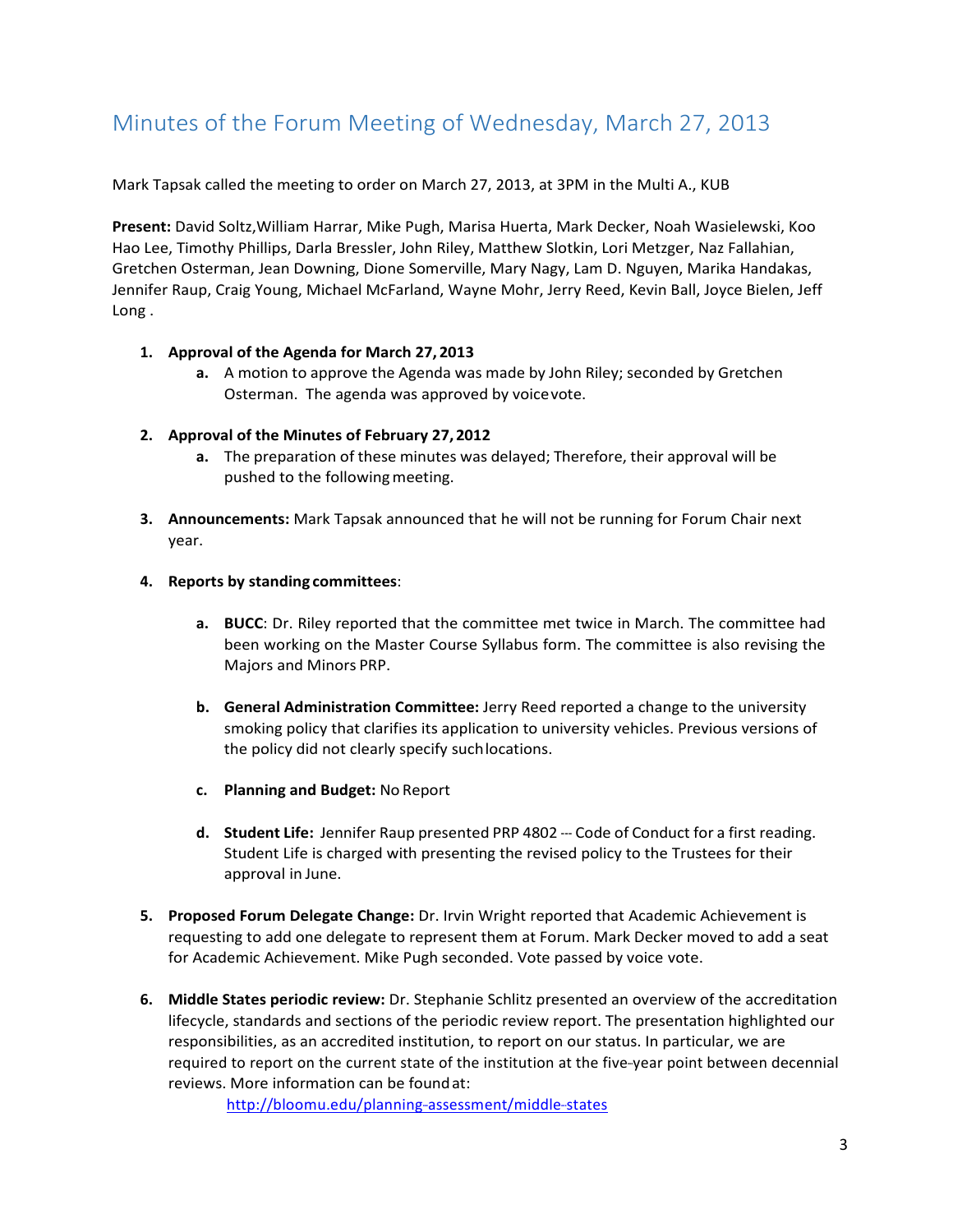**7. Introduction to the Bloomsburg University Climate Survey Report**: Heather Feldhaus, Sheila Dove--- Jones, Cristina Mathews, and Nathan Elser presented a first look at the results of our BU climate survey report. Dr. Mathews shared a brief presentation on select findings, but encouraged the Forum members to review, and submit comments to, the online report. More information can be found at:

[http://bloomu.edu/climate\\_survey](http://bloomu.edu/climate_survey)

- **8. Open Forum**: No comments.
- **9. Adjournment:** The meeting was adjourned at approximately 3:47 pm.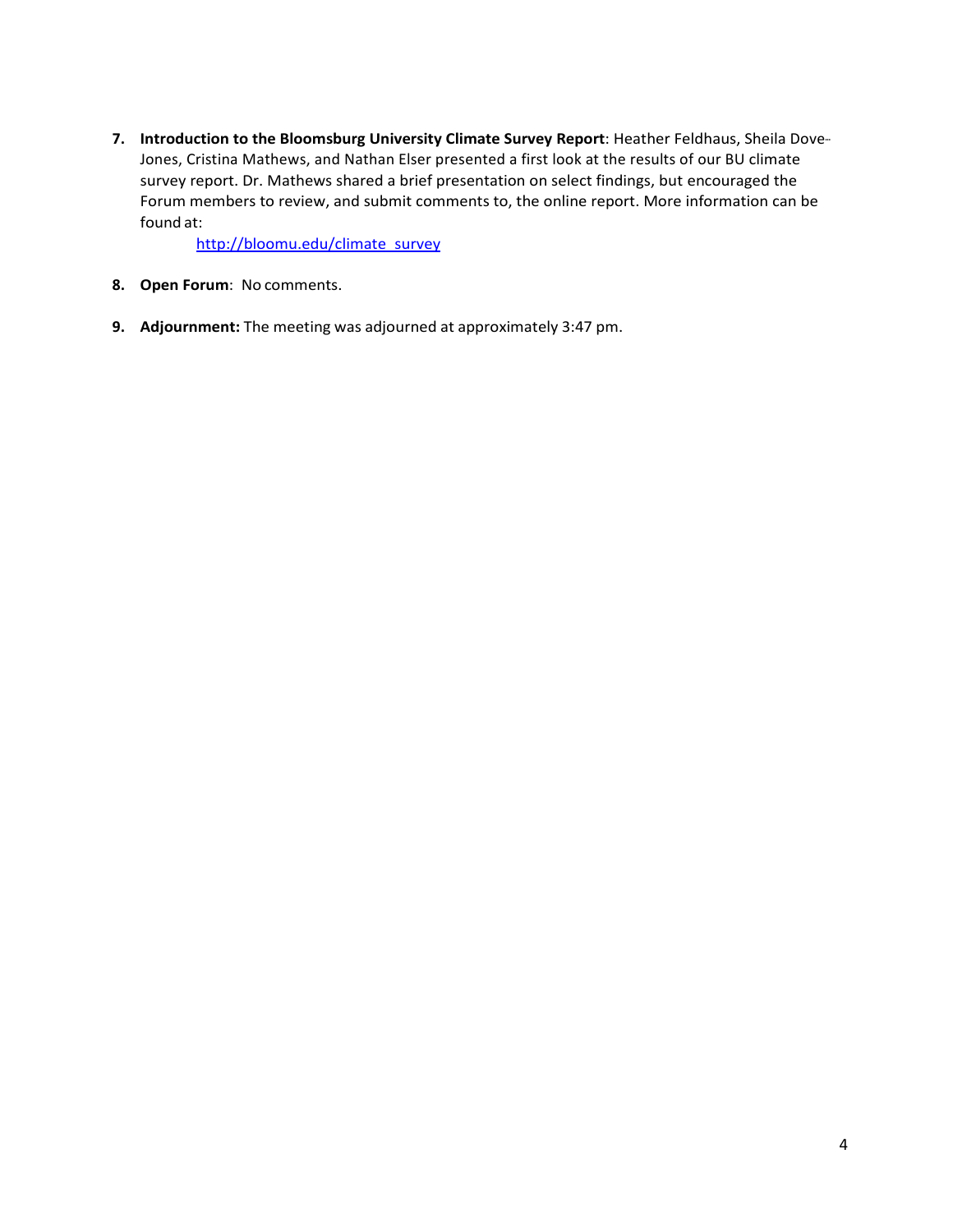# <span id="page-4-0"></span>Minutes of the Forum Meeting of Wednesday, April 24, 2013

Mark Tapsak called the meeting to order on April 24, 2013, at 3PM in the Multi A., KUB

**Present:** David Soltz, William Harrar, Mike Pugh, Mark Decker, Timothy Phillips, Darla Bressler, John Riley, Matthew Slotkin, Lori Metzger, Naz Fallahian, Gretchen Osterman, Jean Downing, Dione Somerville, Lam D. Nguyen, Marika Handakas, Jennifer Raup, Michael McFarland, Wayne Mohr, Jerry Reed, Joyce Bielen, Jeff Long, Deborah Stryker, Jen Whisner, Seung Hoon Jang, Blair Staley, Jimmy Gilliland, Kathy Kollar-Valovage, Jim Hollister, Sybil Holloway, Ira Blake, Robert Marande.

#### **1. Approval of the Agenda for April 24, 2013**

**a.** A motion to approve the Agenda was made by John Riley; seconded by Mark Decker. The agenda was approved by voice vote.

#### **2. Approval of the Minutes of February 27,2013**

**a.** A motion to approve the Minutes was made by John Riley; seconded by Gretchen Osterman. Blair Staley abstained. The minutes were approved by voice vote.

#### **3. Approval of Minutes of March 27, 2013**

- **a.** A motion to approve the Minutes was made by Michael Pugh; seconded by Marika Handakas. Blair Staley abstained. The minutes were approved by voice vote.
- **4. Announcements:** No announcements.

### **5. Reports by standing committees:**

**a. BUCC**: John Riley reported on the following PRP's as information items: PRP 3233 – Required format for syllabi, was recently endorsed byBUCC, PRP 3870 – Graduate faculty appointments and renewals, was recently endorsed by BUCC,

PRP 3602 – Majors, Minors, Career Concentrations and Teacher Certification.

John also stated that the BUCC is revising its bylaws. Items under discussion include the definition of a quorum. That is not specified in the current bylaws. The committee also discussed the sending of substitutes in the event that a regular member was not able to attend a meeting. The revised bylaws will be brought to faculty members for a vote once agreed upon at BUCC.

Lastly, the committee also discussed the Nursing Department's proposed Doctorate in Nursing Practioner.

**b. General Administration Committee:** Jerry Reed brought forward PRP 5253 for endorsement. He read through the language change that expanded the policy to include university controlled vehicles and enclosed cab equipment. GEC had discussed enforcement challenges and consequences. This is a  $1<sup>st</sup>$  reading at the Forum for said policy.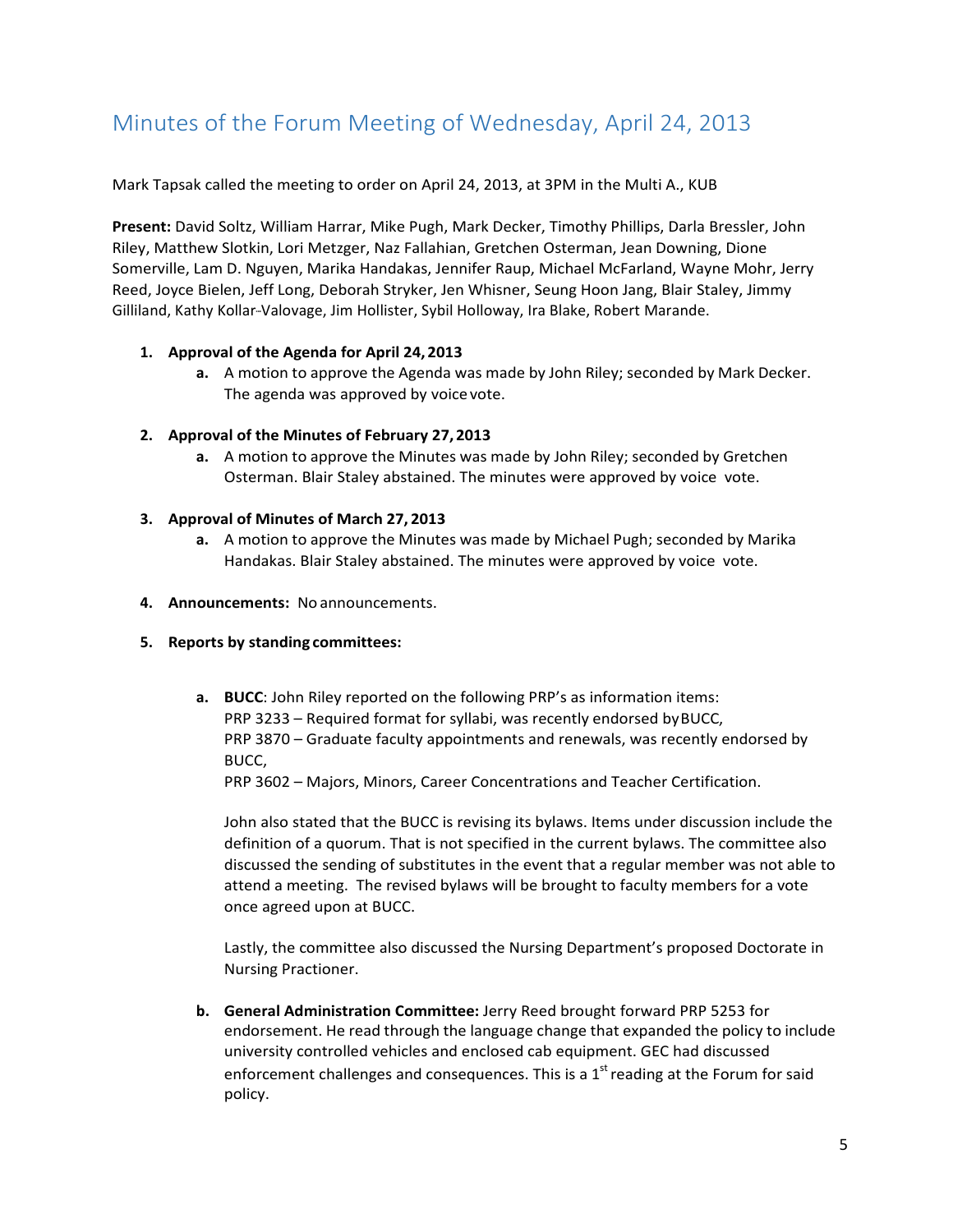**c. Planning and Budget:** Ira Blake reported that a VRIP update was provided at their last meeting. It described the number of faculty who had signed an intent to retire. An Assessment Presentation was also given at the last meeting, identifying what is beingdone with incoming freshmen. For example, the ETS Proficiency Profile and Language Placement tests are being given to freshmen.

A middle states update was also given at the last meeting. Things are progressing nicely.

The Middle States Commission required an educational site visit to Lehigh Carbon Community College in regards to the Masters of Applied Science. The official document has not been received. It is expected in early May. Dr. Blake was present and reported that they were impressed with what we are doing.

Kim Slusser, Budget Committee, did a review of the performance indicators. A formal presentation will be given after additional adjustments are made.

No report was supplied from Space and Facilities, but they continue to proceed with the Masters Facilities Plan. The committee anticipates receiving a fall report on this plan.

Enrollment Management – Jonathan Lincoln gave a presentation on Gateway Programs and a new bridge program. Dr. Blake gave an advanced update on the Enrollment Management position. Phone interviews have been completed. Dr. Blake expects to receive a list of candidates who will be brought to campus within a few days.

- **d. Student Life:** Jennifer Raup primarily reported on one PRP, the second reading of 4802 Student Code of Conduct and Judicial Process. A motion to approve PRP 4802 was made by John Riley; seconded by Joyce Bielan. PRP 4802 was approved by voice vote. PRP 4802 will go before the Council of Trustees thissummer.
- **6. Adoption of new tailgating policy**: Dione Somerville reported on new PRP titled Tailgating. Dr. Somerville conducted a first reading (including a policy revision and one policy enactment on an emergency basis) and answered questions raised by Forum members. **This** PRP has been reviewed by our university attorney, the Secretariat, President's Advisory Council, and now the Forum.
- **7. Open Forum:** Dr. Soltz thanked Mark Tapsak for chairing the Forum and asked Forum members to think about whom is going to stepin.
- **8. Adjournment:** The meeting was adjourned at approximately 3:46 by Mark Tapsak.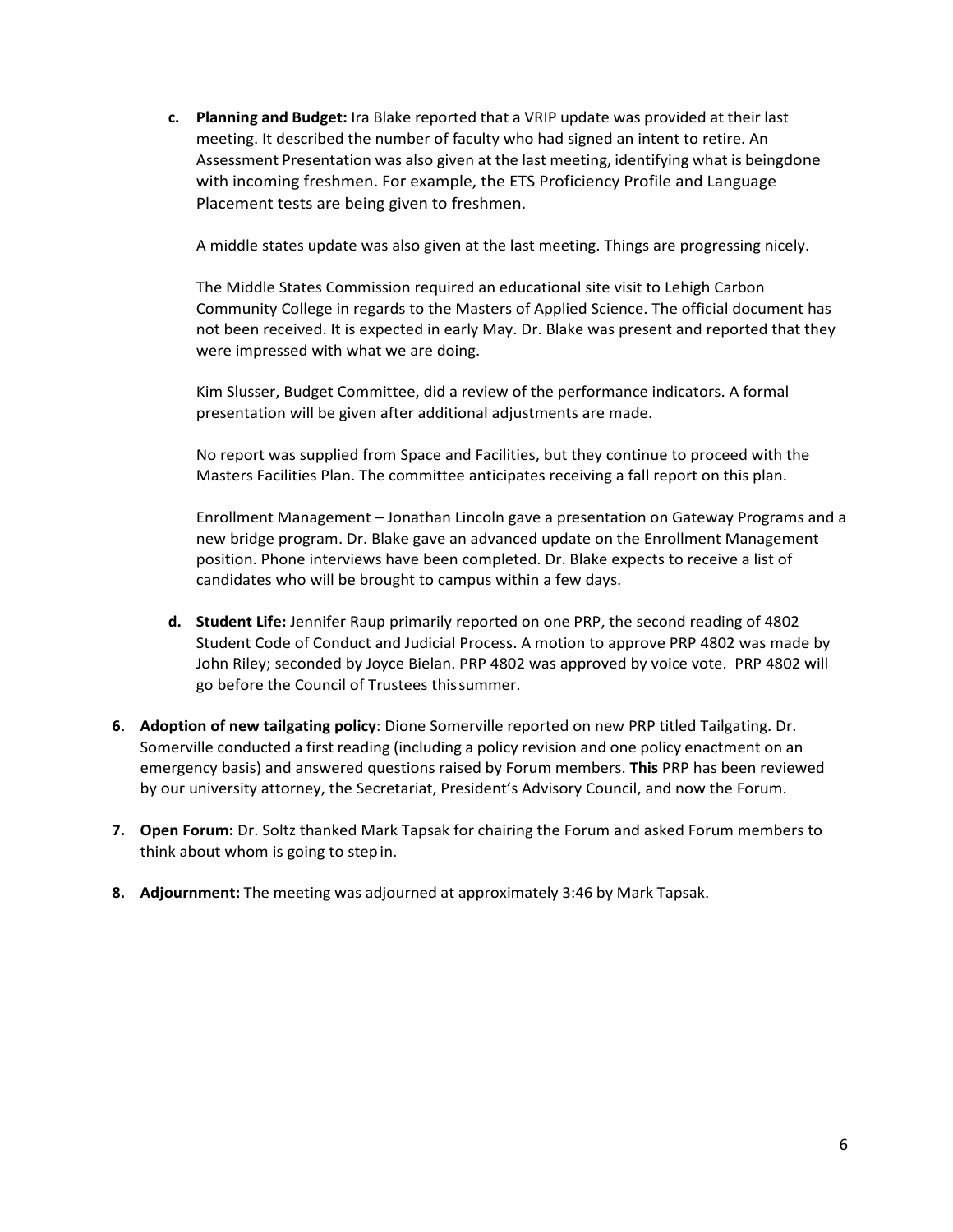## <span id="page-6-0"></span>Minutes of the Forum Meeting of Wednesday, October 23, 2013

Mark Tapsak called the meeting to order on October, 2013, at 3PM in the Multi A., KUB

**Present:** Jonathan Lincoln, Theresa Bloskey, A. Blair Staley, Joyce Bielen, Michael McFarland, Faith Warner, Ron Lambert, Clay Corbin, Barry Nolt, Mike Pugh, Marika Handakas, Patricia Beyer, Daniel Roesch, Deborah Stryker, Noah Wasieleski, Jerry Reed, Brett McLaurin, Jeff Long, Timothy Phillips, Darla Bressler, John Riley, Matthew Slotkin, Kim Olszewski, Sheila Dove Jones, Naz Fallahian, George Agbango, Gretchen Osterman, Jimmy Gilliland, Robert Moschgat, Jennifer Raup, Dione Somerville, Belinda DeLeon, Bruce Candlish, William Hudon, Kaitlin Steward

#### **1. Approval of the Agenda for October 23,2013**

A motion to approve the Agenda was made by Robert Moschgat; seconded by George Agbango. Robert Marande opposed. The agenda was approved by voice vote.

#### **2. Approval of the Minutes of April 24, 2013**

A motion to approve the Minutes was made by Mike Pugh; seconded by Robert Moschgat. George Agbango requested his name be added. The minutes were approved by voice vote.

### **3. Election of the Forum Chair:**

A motion to open chair nominations was made by Gretchen Osterman; seconded by Mike Pugh. Gretchen Osterman then proceeded to nominate Mark Decker, Associate Professor from the English Department. A motion to close nominations was made by George Agbango; seconded by Mike Pugh. After an explanation by Dr. Tapsak that Mark Decker is on sabbatical leave but had expressed an interest in serving as chair, Dr. Decker was elected Forum Chair by voice vote. Because of the Sabbatical leave, Dr. Tapsak agreed to serve as Interim Chair for the October and November meetings. Mark Decker will begin his service beginning in 2014.

#### **4. Reports by standing committees:**

**a. BUCC**: Bruce Candlish reported that since the last Forum meeting the BUCC has approved numerous course revisions and changes. Some of the highlights include:

A revision of the Omnibus Form was approved, along with the associated PRP 3602. The new form eliminates swing courses.

A Russian and East European Studies program (and minor) was approved. Also, a General Studies Program was approved. The General Studies Program has been renamed to the Interdisciplinary major with two tracks (Advanced Studies and University Studies). The Advanced Studies track is intended to appeal to students who have unconventional academic interests, superior ability, and exceptional self-discipline. These students can essential design their own major. The University track is designed to appeal to undergraduate students who are not able to fit into a particular major for some extenuating circumstance.

Work continues on the BUCC by-laws and the committee expects to present them to the faculty later this year.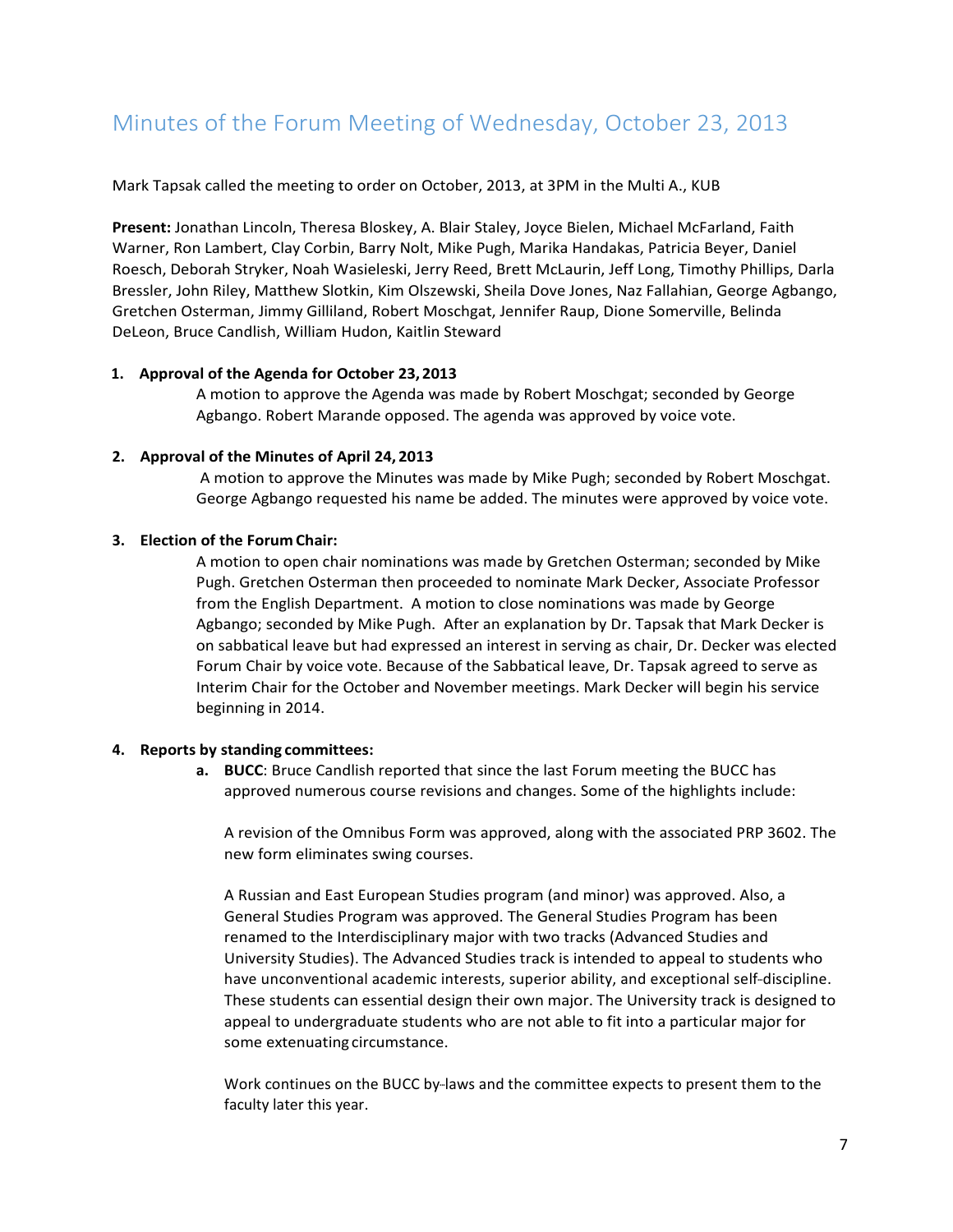PRP 3612 – General Education Policy is being reviewed. The General Education Council has made a number of recommendations to clarify some of the general education goals as well as to clarify itslanguage.

The BUCC began also discussed various course repeat policies --- PRP 3452, PRP 3462, and PRP 3522. The two basic issues that are being reviewed is an alignment of these policies with BOG policy. They are also looking at the role a W grade designation plays in course repeats.

Professor Candlish requested that everyone in attendance of the Forum meeting, make the following announcement to their departments, "There is a policy available to students to appeal any policy whenever they are in trouble with a university policy. If a student, for example, is running into difficulty with course repeats they do have the option to appeal the number of repeats that are allowable for that particular class.

**b. General Administration Committee:** Mary Vezendy reported that GAC has met twice this semester (October 10 and 17, 2013). They are currently working on several policies that will be ready for the next Forum meeting. For the Forum they presented the following policies:

PRP --- 5222 Safety Policy; for first reading. Minor changes reflect a state requirement that we state within our Safety Policy that we are self-insured and that the current recording structure is clearly defined for the safety position. The other three policies on the agenda are for a second reading.

#### Mark Tapsak reported on:

PRP --- 2410 Screening Camp and Conference Employee/Volunteer Policy; second reading. Richard Rugan had to put this policy in place, as a request from PASSHE to align with state law regarding volunteers working with minors.

PRP --- 5253 Smoking Policy; second reading. This policy was modified to better define that the policy exists in the cab of University vehicles.

PRP --- 6210 Background Investigation Policy; second reading. This policy was put in place by Richard Rugan based on some language changes.

Motion to approve the above three policies was made by Noah Wasielewski; seconded by Jen Raup. John Riley had questions regarding PRP 2410 and the need for student and minor background checks. Mike McFarland reported that a working group continues to evaluate the implementation of PRP – 2410. He stated that from an athletic standpoint, they screen and background check anyone who has a significant interaction with minors, regardless of the activity, classroom setting or on field. Another member (John) questioned the fees related to the background checks. Mike McFarland reported that the cost is between \$50 and \$75. Most of the Nursing and Education students have these clearances. A Forum member then asked why the university does not cover the costs, if they are requiring the clearances. All clearances are required on a yearly basis. Individual departments may choose to cover the cost. However, this is not stated in the policy. Dione Somerville discussed the need for clearances based on the type of contact.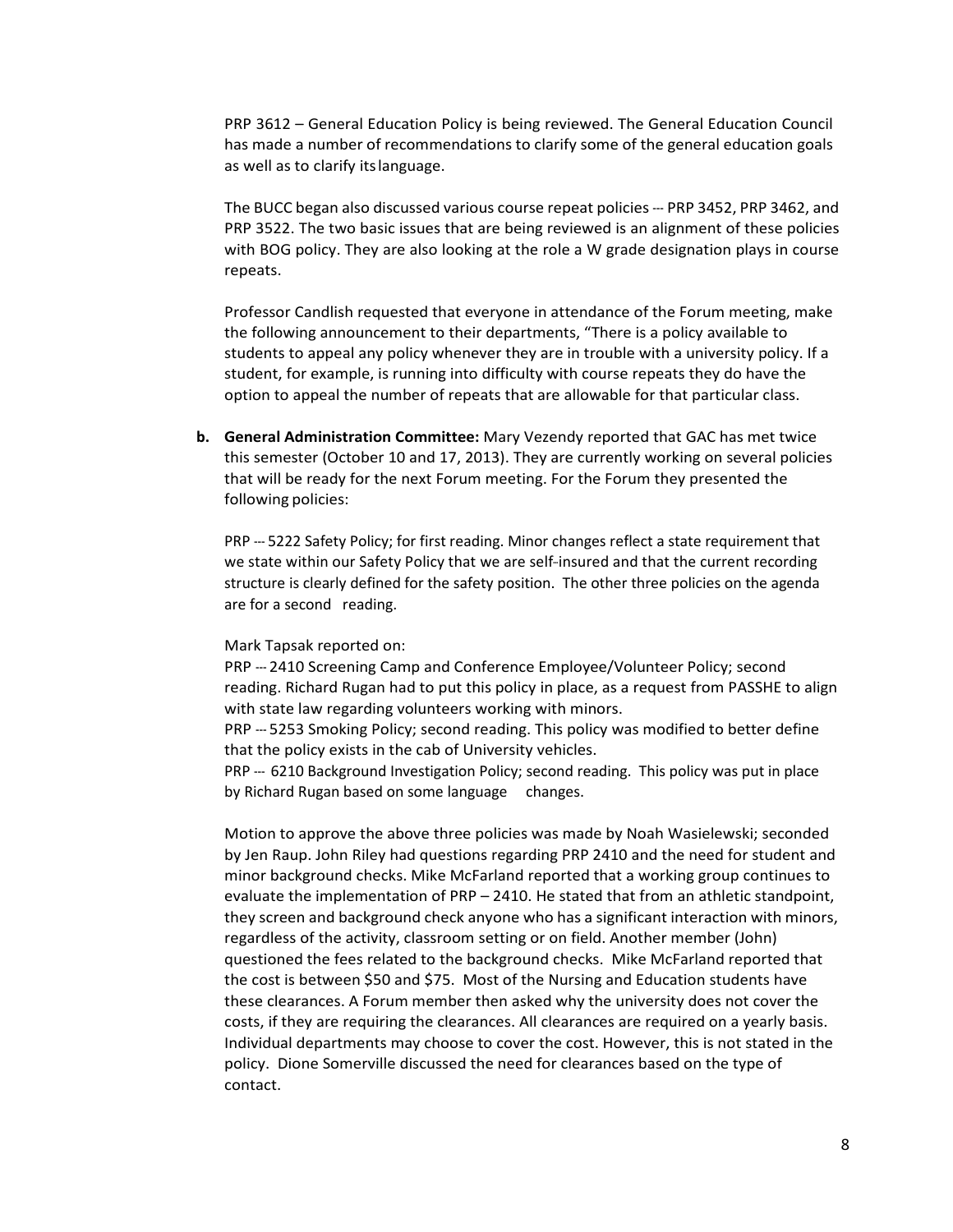PRP --- 2410, 5253, and 6210 were endorsed by a majority voice vote (21 to 4 with two abstaining).

**c. Planning and Budget:** Steve Kokoska reported that Planning and Budget met on Thursday, October 10, 2013. The following sub-committee reports were given:

*Budget* --- Presentation concerning the unrestricted net assets of the university. That presentation is now available on the s-drive.

*Space and Facilities* – did not report.

*Enrollment Management* --- Tom Fletcher, presented an update on strategic enrollment. He talked about the need for the university to appeal to the changing demographics in the state of Pennsylvania and the need to accommodate non-traditional students. Mr. Fletcher talked about the need to be prepared for the increase in the number of transfer students, focusing on off-campus expansion and key educational partnerships. He also suggested that new program development be considered in order to meet the needs of the Pennsylvania workforce.

Jerry Reed presented on the Comprehension Employee Development Initiative (PASSHE Academy). This is a committee that is comprised of HR directors from across the state system and some training managers. They share professional development resources. This presentation focused on participant eligibility, current priorities and requests.

Irv Wright presented on the equity score card. The Equity Score Card is a document that was developed at the Center for Urban Education and PASSHE has partnered with this group. Many of the mandatory performance indicators come from this for the university. The Equity Score Card Committee is developing a survey that will be given to all academic departments. The purpose of this survey is to determine department activities that are currently in the works or being used to improve retention and graduating rates for students.

Vince Basile presented on BAS (Bachelor and Applied Science) degree program, stating that approximately 30 students are enrolled in that program currently. This is the third semester of the program. The response from various schools, students and employers has been very positive. Some other schools are interested in this program.

- **d. Student Life:** Jennifer Raup reported that Student Life standing committee met on October 3, 2013. The next meeting is scheduled for November 5, 2013. The committee is in discussion of ways to evaluate the tailgating initiative in order to make sure that it is meeting its intended goals and that the initiative is working.
- **5. Open Forum:** Dr. Riley addressed the Forum on the importance of the Middle States Accreditation. The Periodic Review Report draft will be distributed to campus in a few weeks. Feedback is welcomed.
- **6. Adjournment:** The meeting was adjourned at approximately 3:33 by Mark Tapsak.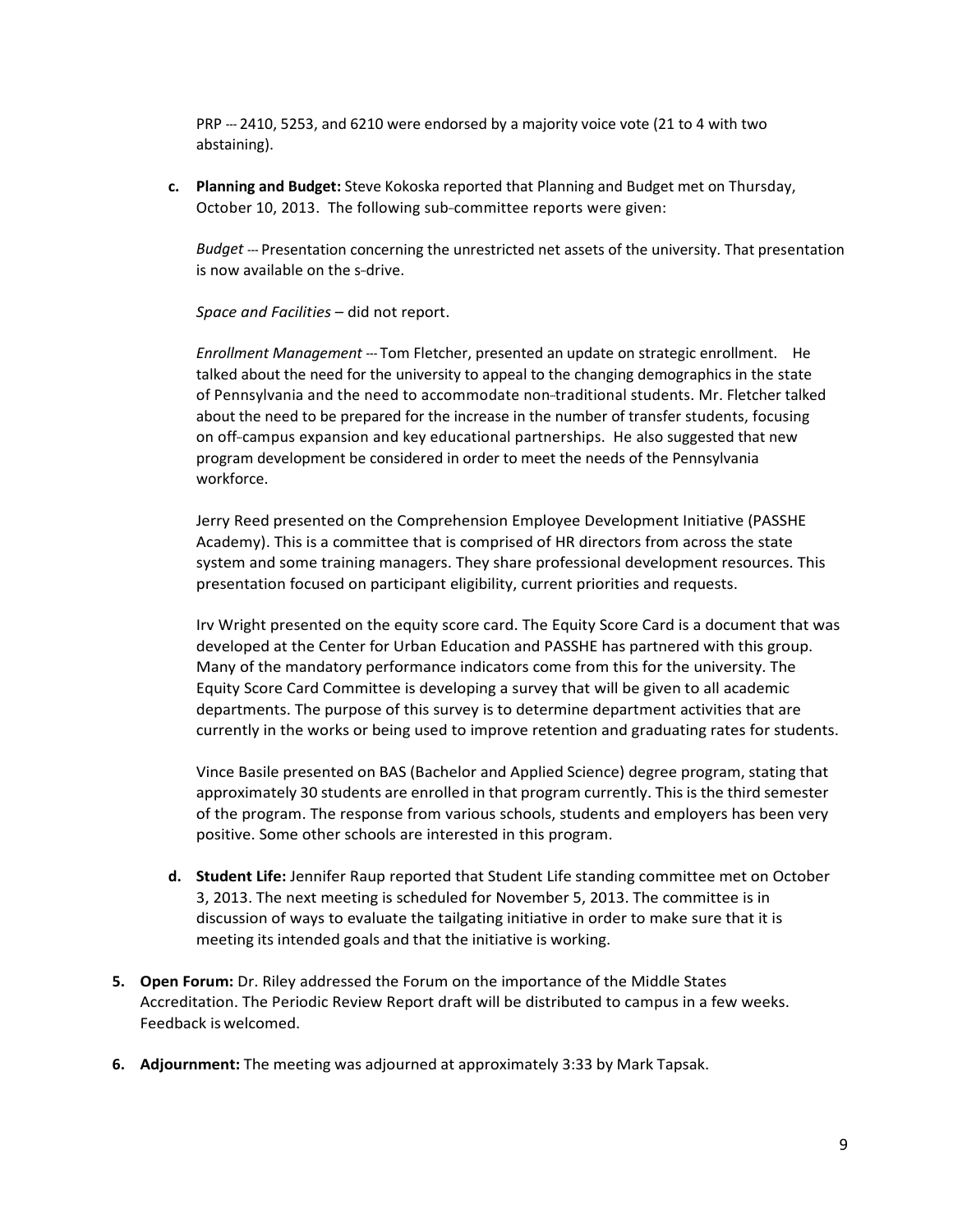### <span id="page-9-0"></span>Minutes of the Forum Meeting of Wednesday, November 13, 2013

Mark Tapsak called the meeting to order on November 13, 2013, at 3PM in the Multi A., KUB

**Present:** Jonathan Lincoln, Theresa Bloskey, A. Blair Staley, Joyce Bielen, Michael McFarland, Faith Warner, Ron Lambert, Clay Corbin, Barry Nolt, Mike Pugh, Marika Handakas, Patricia Beyer, Daniel Roesch, Deborah Stryker, Noah Wasieleski, Jerry Reed, Brett McLaurin, Jeff Long, Timothy Phillips, Darla Bressler, John Riley, Matthew Slotkin, Kim Olszewski, Sheila Dove Jones, Naz Fallahian, George Agbango, Gretchen Osterman, Jimmy Gilliland, Robert Moschgat, Jennifer Raup, Dione Somerville, Belinda DeLeon, Bruce Candlish, William Hudon, Kaitlin Steward, Ira Blake, President Soltz

### **1. Approval of the Agenda for November 13, 2013**

A motion to approve the Agenda was made by Noah Wasieleski; seconded by John Riley. A second motion to remove Agenda Items 4B 1, 2, and 3 was made by Dr. Blair Staley; seconded by John Riley. The amendment to the agenda was approved by majority voice vote. 14 in favor, 7 opposed, and 3 abstained. The amended agenda was approved by voice vote

#### **2. Approval of the Minutes of October 23, 2013**

A motion to approve the Minutes was made by John Riley seconded by Noah Wasieleski. Bruce Candlish requested a change. The Masters of Fine Arts degree is a terminal degree not a doctorate. The minutes (revised) were approved by voice vote.

**3. Announcements:** Mark Tapsak announced that newly appointed Forum Chair; Mark Decker will preside over the February Forum meeting

#### **4. Reports by standing committees:**

- **a. BUCC**: Bruce Candlish reported that since the last Forum meeting the BUCC has considered a number of course proposals and other information items. Some of the highlights include:
- PRP 3612 General Education Policy was revised and approved. The General Education Council recommended changes to Goal #9. Those suggestions were rejected by BUCC. Goal #9 is and continues to be written as "participating in a physical activity and evaluate the consequences of health decisions".
- PRE 3452 was considered for first reading. Work to the language is being done to align it with PASSHE policy and to clarify the role of a W in course repeats.
- BUCC also considered correspondence from CGA and as a result of that correspondence information on the institutional practice relative to dual degrees. That may or may not lead to future BUCC action.
- **b. General Administration Committee:** Jerry Reed reported that GAC has met once since the last Forum meeting. They are currently working on several policies that will be ready for the next Forum meeting. For the Forum they presented the following policy: